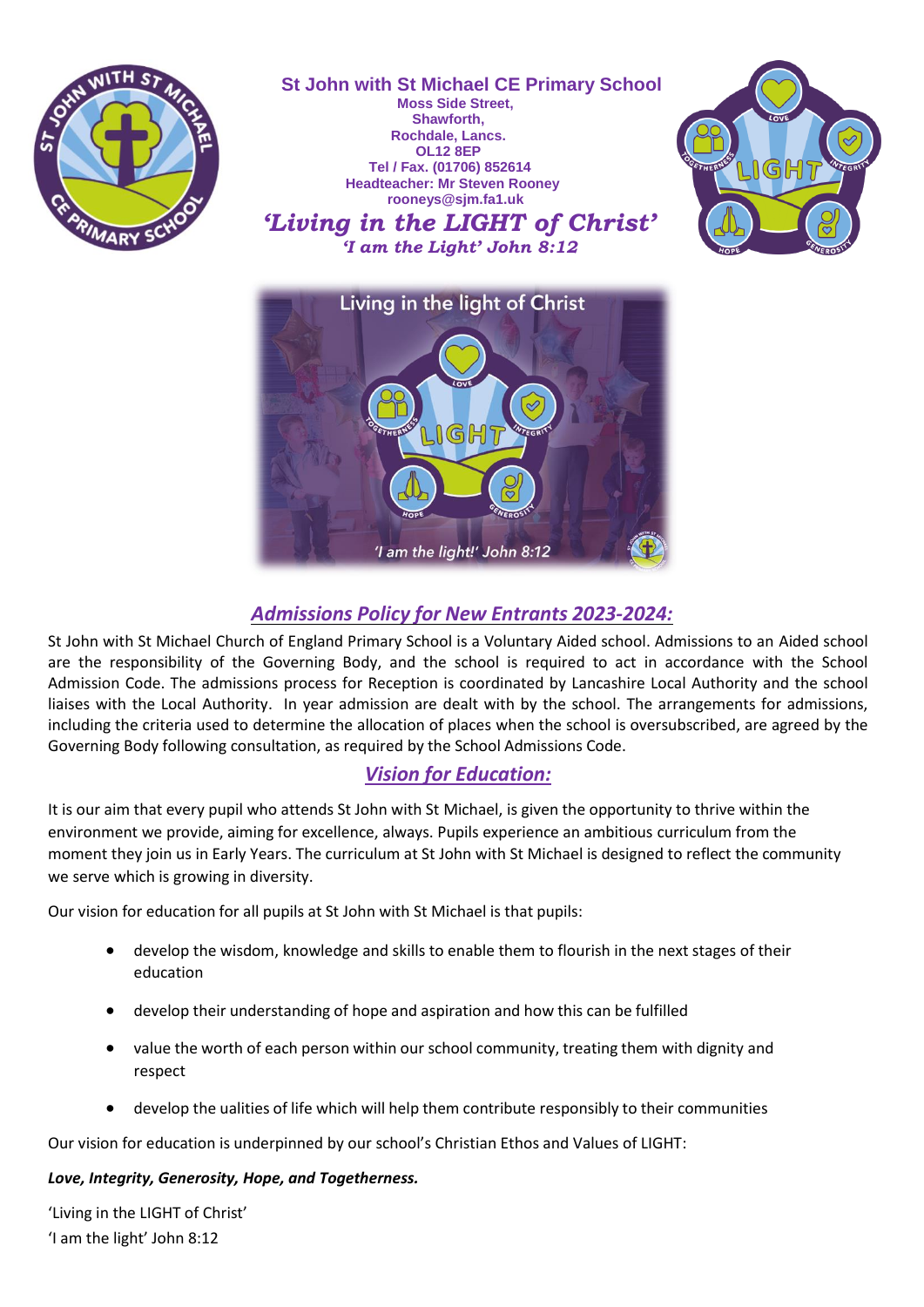#### *Admission arrangements:*

The school's published admission number (PAN) for admission to the Reception Year is 19. If no more than 19 applications are received for admission to the Reception Year, all applicants will be offered places. Responsibility for admissions is delegated to the Governing Body admissions committee.

## *Oversubscription criteria:*

When the number of applications received for admission to Reception Year is greater than the number of remaining places available (after the admission of any children with a statement of special educational needs or an EHCP naming the school), the decision on which children will be admitted will be based on the following oversubscription criteria, which will be applied in the order of priority set out below:

- 1. Looked after children and previously looked after children. (see note 1)
- 2. Children eligible for the service premium. (see note 2)
- 3. Children who will have an older sibling attending the school at the time of their admission. (see note 3)\*

4. Children who are eligible for the early year's pupil premium who attended St John with St Michael CENursery at the date of application for a place in the Reception Year. (See note 4).

5. Children who attended St John with St Michael CE Nursery at the date of application for a place in the Reception Year.

6. Children whose parents are in regular attendance at public worship at St John's Church. (See Note 5)\*\*

7. Children whose parents are in regular attendance at public worship at a church which is a member ofChurches Together .(See note 6)\*\*

8. Four places will be allocated to any children based on geographical proximity to the school. (see note 7)

9. Children from whom the governors accept there are exceptionally strong medical, social or welfarereasons for admission, which are directly relevant to St John with St Michael. (see note 8)\*\*\*

10. Other children with priority based on geographical proximity to the school. (See note 7)

## **Tiebreakers:**

If oversubscribed in any of the above categories the distance to the child's home front door from the main gate of the school in a straight line measured on a map will be used as the tiebreaker, nearer addresses having priority over more distant ones. In the event of a tied distance measurement between address points the Local Authority's system of a random draw will be used as a final tiebreaker to determine which children receive the offer(s). This will be supervised by someone independent of the school.

Where the parents live at different addresses, and there is shared parenting, the address used will normally be the one where the child wakes up for the majority of Monday to Friday mornings. If there is any doubt about this, then the address of the Child Benefit recipient will be used. Parents may be asked to show evidence of the claim that is being made for the address used.

#### *Notes:*

1 A 'looked after child' is a child who is (a) in the care of a local authority, or (b) being provided with accommodation via local authority in the exercise of social services functions at the time of making an application to a school. Previously looked after children are children who were looked after, but ceased to be so because they adopted (or became subject to child arrangements order or special guardianship order.)

2 The service premium is additional funding paid annually to schools under section 14 of the Education Act2002 for the purposes of supporting the pastoral needs of the children of armed services personnel.

3 In the context of this policy 'siblings' is defined as brothers, sisters, step brothers, step sisters, half- brothers, half-sisters, adopted or foster children living in the same household.

4 The Early Years Pupil Premium is additional funding paid to support disadvantage children receiving government –funded early education under section 7 of the Childcare Act 2006.

5. Regular attendance means attendance by at least one parent at least once a month at public worship at St John's Church, Facit for at least the year prior to the date of application. Evidence of regular attendance by at least one parent at public worship must be provided by a member of the clergy. Applicants under this criterion will need to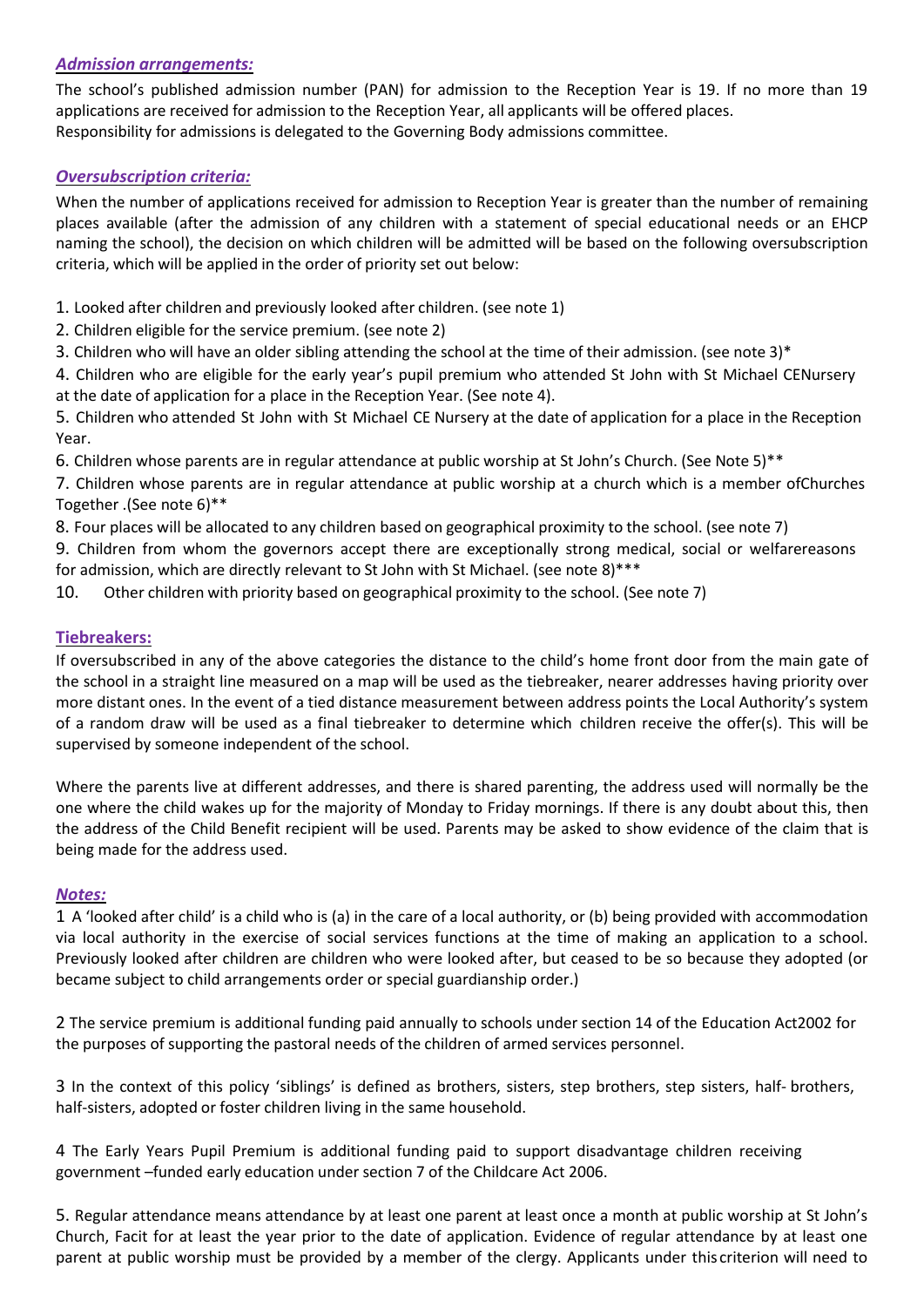complete and return the supplementary information form available from the school.

6. Regular attendance means attendance by at least one parent at least once a month at public worship ata church which is a member of churches together, for at least a year the year prior to the date of application. Evidence of regular attendance by at least one parent at public worship must be provided by a member of the clergy or other designated church officer/ faith leader. A complete list of member churches of Churches Together can be found at [http://www.churches-together.net. A](http://www.churches-together.net/)pplicants under this criterion will need to complete and return the supplementary information form available from the school.

7. Geographical proximity is defined as the distance to the child's home front door from the main gate of the school in a straight line measured on a map.

8. Exceptionally strong, 'medical, social or welfare' criteria having to be used, the signed statement of the relevant professionals such as the child's doctor, social worker or other health professionals, shall be sufficient to satisfy the conditions policy. If this school is not the most local school for the child, evidence that there is a positive need why the child should attend St John with St Michael CE will be necessary, and the evidence must also set out the difficulties that would be caused if the child had to attend another school. In addition, children of staff members would also be considered under this category.

## *Children from Multiple births:*

Where there are twins or other siblings from a multiple birth wanting admission and one sibling is offeredthe final place the Governors may admit over the published admission number if it is possible to do so.

## *Infant class sizes:*

Under the schools' standards and framework act 1998 and the schools admission code, infant classes (thosewhere the majority of children will reach the age of 5, 6 or 7 during the school year) must not contain morethan 30 pupils with a single school teacher. Additional children may be admitted under limited exceptional circumstances. These children will remain an 'excepted pupil' for the time they are in an infant class or until the class numbers fall back to the current infant class size limit. The excepted children are:

a) Children admitted outside the normal admissions round with statements of special educational needs or Education, Health and Care Plans naming the school.

b) Looked after children and previously looked after children admitted outside the normal admissions round.

c) Children admitted, after the initial allocation of places, because of a procedural error made by the admission authority in the original application process.

d) Children admitted after an independent appeals panel upholds an appeal.

e) Children who move into the area outside the normal admissions round for whom there is no other available school within reasonable distance.

f) Children of UK service personnel admitted outside the normal admissions round.

g) Children whose twin or sibling from a multiple birth is admitted otherwise than as excepted pupil.

h) Children with special educational needs who are normally taught in a special educational needs unit attached to the school, or registered at a special school, who attend some infant classes within the mainstream school.

#### *Applying for places:*

Applications for Reception places must be made on the local authority's Common Application Form (or online procedure), which should be completed and returned to the local authority by the closing date for the applications set out in the local authority's guidance. Details of all the applications made will be forwarded to the school via the local authority. In addition, applicants for places under one of the faith-based criteria (criteria 5 and 6), applicants with a sibling at the school, and applicants seeking a place for exceptionally strong medical, social or welfare reasons should complete the supplementary Information Form (SIF) available from the school. The SIF should be completed and returned to the school by the same closing date as the date set by the local authority for the return of the common application form.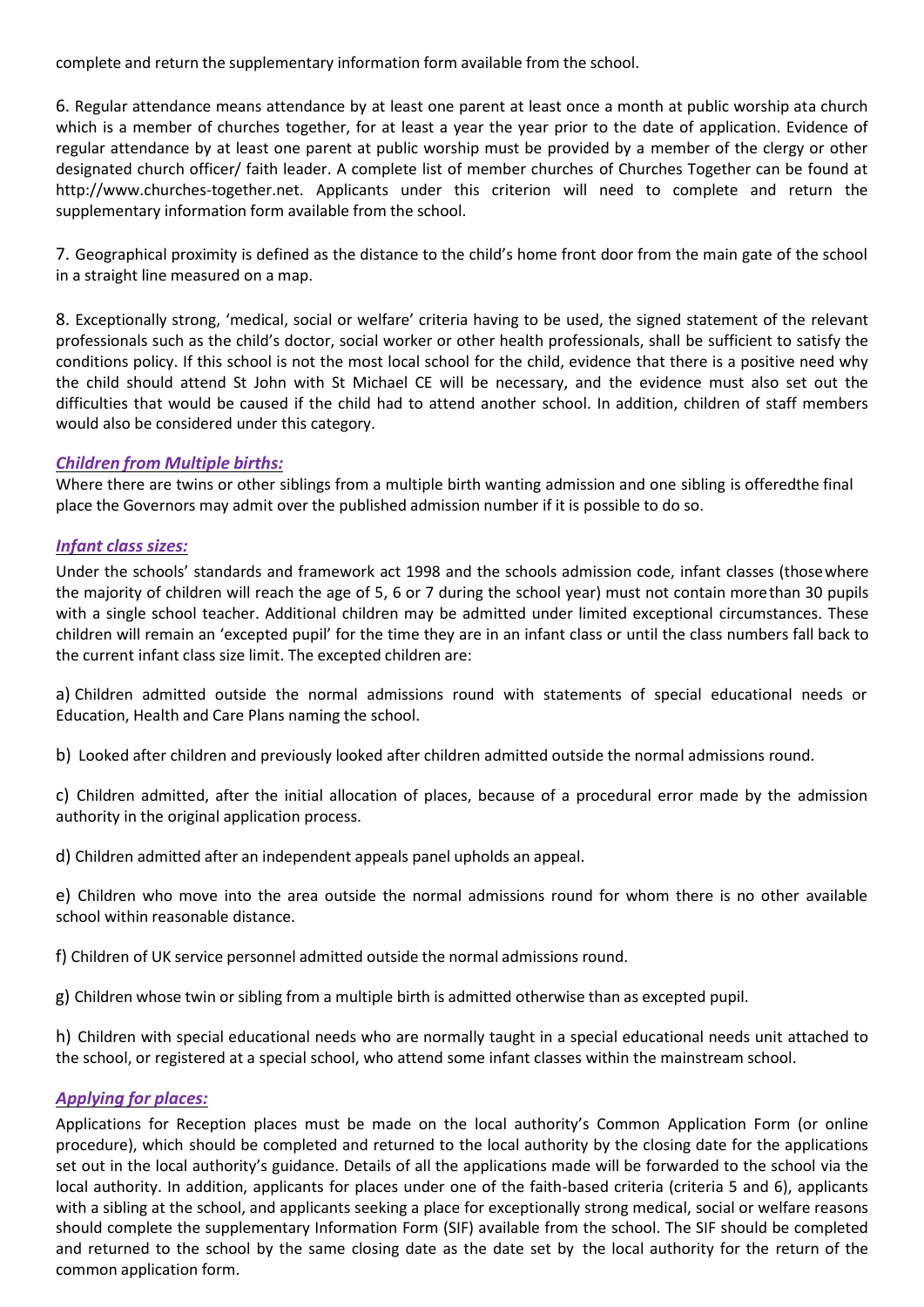For families of service personnel (UK Armed Forces) with a confirmed posting to the area, the application should be accompanied by an official letter that declares a relocation date and a Unit postal address or quartering area address.

#### *Late applications:*

Applications will still be considered if the admissions committee consider that it is received late for a good reason, (for example when a single parent has been ill for some time, or a family have just moved into the area, or a family are returning from abroad), and offers of places have not yet been made.

## *Waiting lists:*

If the school over-subscribed with applications for admission to the Reception Year, after the above admission criteria have been used to offer 19 places, the remaining children will be placed on a waiting list. This list will rank the children in the same order as the over subscription criteria above. The waiting list will be kept until 31 December at the end of the Autumn term in the academic year of admission and parents will be contacted should any places become vacant. Where school places become vacant before admission appeals are heard, these vacancies will be filled from the waiting list. Late applicants will be slotted into the rank order on the waiting list using the oversubscription criteria.

## *Right of appeal:*

Any parent whose child is refused admission to the school may make an appeal in writing, within 20 school days of refusal, to the Chair of Governors, at the school address, setting out the grounds on which the appeal is made. The appeal will be heard by an independent appeals panel set up under the School Standards and Framework Act 1998, amended 2009. Please note that you cannot re-appeal for a place at the same school within the same school year unless there have been relevant, significant and material change in the family circumstances.

## *Non-routine/in year admissions:*

It sometimes happens that a child needs to change school other than at the "normal" time; such admissions are known as no-routine admissions. In order to obtain a school place mid-year, it is necessary to fill in a school in-year admissions application form. The form can be collected from the school office or printed off from our school website. Application forms must be returned to the school office so the school can process the in-year application. If you wish to apply to this school on the grounds of your faith commitment, then it may be helpful to your application to include a faith reference attached to your application. The school will consider your application and offer a place should space be available in the year group applied for. If the school does not have availability, then your application would be added to our school's waiting list until a place becomes available. In year applications are processed by the school and not the local authority. If you wish to visit the school, please contact us.

## *Normal date of admission and requests for deferred admission:*

In the normal admissions round, children will be admitted to Reception Year at the beginning of the Autumn Term before their fifth birthday. Parents may request that their child's school place can be deferred until later in the school year and if they do this, the place will be held for the child. They cannot, however, defer entry beyond the beginning of the term after the child's fifth birthday, nor beyond the school year for which the original application was accepted (please see below about requests for admission outside the child's normal age group).

Parents can also request that their child attends on a part time basis until the child reaches compulsory school age (which is at the beginning of the term following the child's fifth birthday).

## *Requests for admission outside a child's normal age group:*

Parents may seek a place for their child outside of their normal age group, for example, if the child has experienced problems such as ill health, in addition, the parents of a summer born child may choose not to send that child to school until the September following their fifth birthday and may request that they are admitted out of their normal age group- to Reception rather than Year 1.

Parents requesting admission out of the normal age group must put their request in writing, addressed to the Headteacher at the school, together with any supporting evidence that the parent wishes to be taken into account. The governing body will make decisions on requests for admission outside normal age group on the basis of the circumstances of each case and in the best interests of the child concerned. This will include taking into account the parents views: any information provided about the child's academic, social and emotional development where